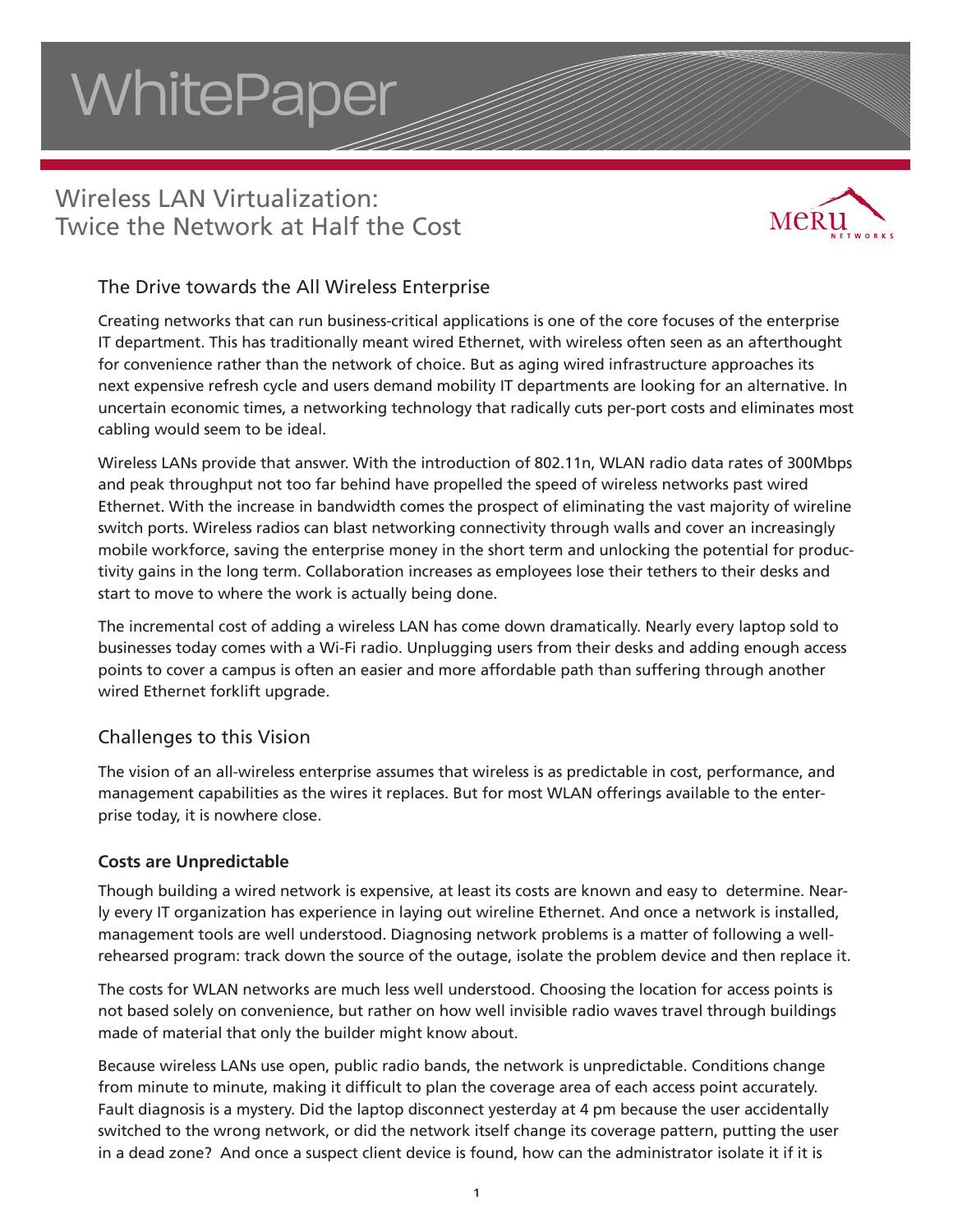

connected to the same wireless radio as dozens of perfectly healthy clients? One change to help the problem client will hurt the functioning ones.

Both initial deployment costs and operating expenses soar, eating into the money saved by moving to a wireless network in the first place. Furthermore, the poor reliability may force users back to wires.

## **The Growth Path is Uncertain**

For wired networks, the growth path is clear. To increase capacity, add more ports. The costs of growth are understood. IT organizations can make intelligent choices on how much network to buy now, and how much they'll need to buy as the company grows.

But with WLANs based on "micro-cell" architecture, adding an access point doesn't necessarily increase capacity. It may even do the opposite, as nearby access points need to shrink their coverage areas to prevent interference with the new one. More money might provide less networking, not more. And what do you do once the limit has been reached?

Wireless networking needs to be more like wired networking. With "micro-cell" based WLANs, it is closer to the state of wired networking 15 years ago when Ethernet was based on hubs: unpredictable performance, unknown costs and all users contending for access to the same limited resource.

## **The Need for Virtualization**

"Micro-cell" WLAN technologies require purchasing more access points than needed, provisioning for the rainy day. They require complex radio management tools which can seem like black magic, requiring administrators to understand the intricacies of RF signals and wave diffraction just to get the network functioning. They are inflexible, often requiring multiple parallel networks to support different applications (such as voice and data) in the same building. Worst of all, they are unpredictable, responding to everyday events by changing dramatically. A single spot of localized interference can cause a cascade of changes across the network as access points retune to avoid it.

When resources are shared and the side-effects of the sharing quickly become a problem, the solution is virtualization. Virtualization steps in between the physical resource and the user of the resource, protecting users from the complexities underneath. The ill effects of the discrete, physical nature of the resource are removed, setting both administrators and users free from worries about finding and allocating capacity.

Virtualization reduces costs by removing waste through economies of scale, then introducing predictability and determinism. For example, if a storage file system overruns its physical bounds, storage virtualization lets an administrator seamlessly add disks without worrying about copying or backing up a single file. When two server applications cannot coexist on the same server farm, server virtualization allows the network administrator to put each application in its own virtual machine, sheltering each application from the effects of the other without requiring two separate, parallel infrastructures.

Virtualization in wireless LANs is a dramatically different approach to thinking about wireless networking. Every device is given its own virtual network, allowing all to avoid the negative consequences of sharing a resource. Users no longer need to be concerned with the physical nature of the resource, as all physical management tasks are handled automatically. From the application's perspective, the network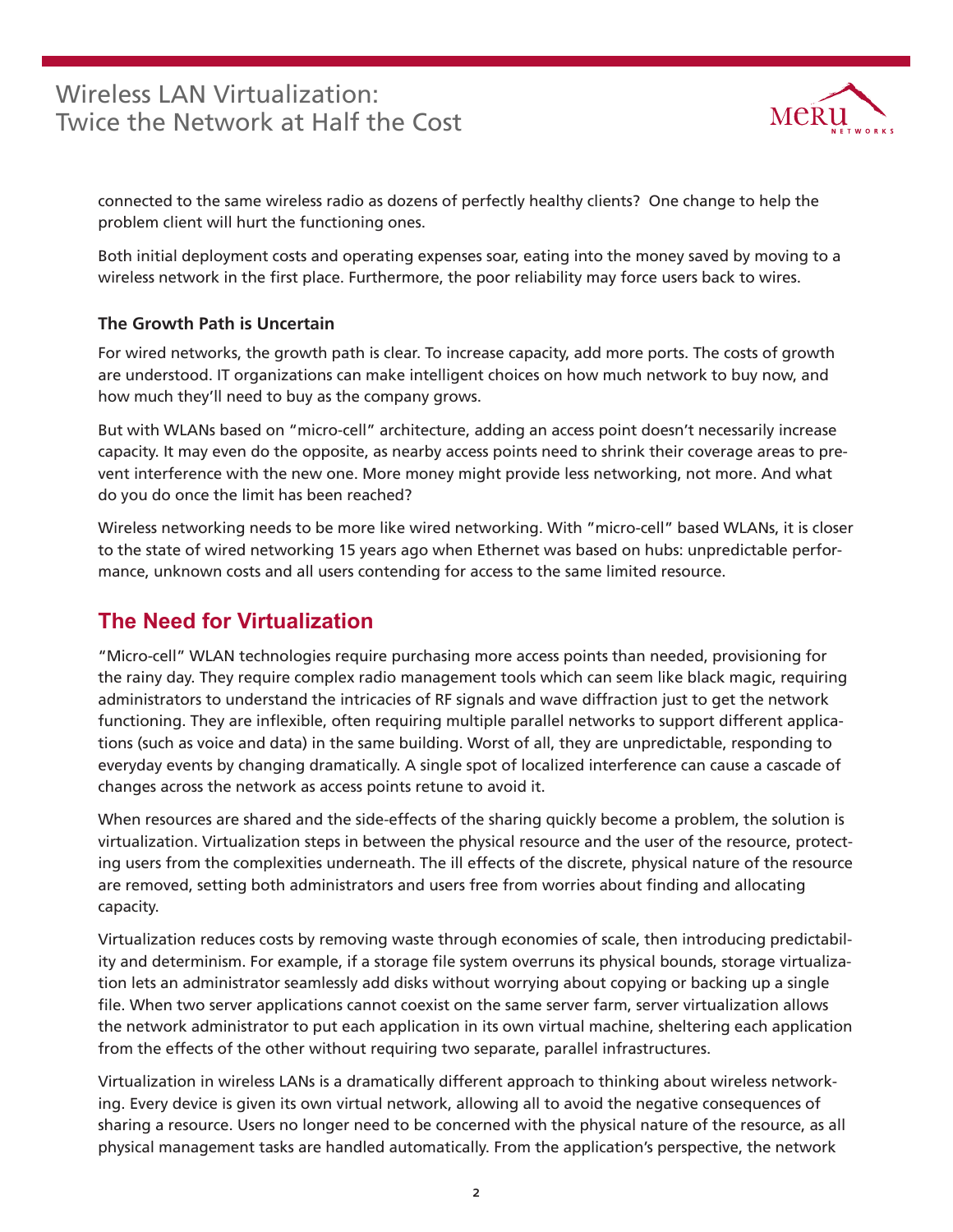

behaves exactly like wired Ethernet but is mobile.

Like all forms of virtualization before it, Wireless LAN Virtualization is built on the two concepts of pooling and partitioning.

## Pooling the WLAN: Virtual Cell

The first step in virtualizing a WLAN is to eliminate the physical boundaries between the wireless resources. All of the access points need to be interchangeable, to operate as one without reducing capacity. This is the job of the Virtual Cell.

A Virtual Cell is formed when multiple virtualizable access points are placed within a floor or building. The radios on the access points cooperate to form a single, solid layer of wireless coverage, melding their transmissions together to appear as one larger access point.

Just as a virtualized disk farm will appear as one logical disk to applications while the disks retain their individual capacities, the Virtual Cell is still composed of multiple radios. The Virtual Cell's capacity is the same as it would be if the APs were functioning independently. The key difference is that the different radios are made to appear as one. The wireless client device cannot tell which radio is serving it. Instead, it sees a uniform layer of strong coverage throughout every square foot of the network. The administrator does not need to tune this layer. Instead, the coverage remains stable, not changing power levels or coverage areas during day-to-day operations.

Because the Virtual Cell consumes only one channel, other channels are freed instead of wasted. Capacity growth becomes simple. Adding layers of Virtual Cells ensures that the network capacity grows linearly with each radio: Add a radio, add capacity. With dozens of available channels, it is nearly impossible to reach the capacity limits on a virtualized WLAN system.

This spectral efficiency is especially important in the 2.4 GHz band, where spectrum is so limited that a traditional architecture cannot support even one full-rate 802.11n network without interference, let alone operate two simultaneously. Running multiple Virtual Cells also increases reliability, as clients always have multiple options for network connectivity. Because Channel Layering produces channels with identical coverage areas, it is easy to substitute one for another.

This concept of making it as easy to deploy WLAN radios as to place lamps in a room is the cornerstone of the virtualized approach to WLAN. Wireless resource pooling provides network invariance — a stronger form of predictability that means the network never changes during normal operation.

The user is freed from needing to understand the effects of being at his location, as coverage is now uniform. Mobility is trivial: Every user believes that the access point follows her around the building, never going out of range and never fading to black. The network is stable, just as with wireline, but is mobile in the way that only wireless can provide.

## Partitioning the WLAN: Virtual Port

Pooling is the foundation of virtualization, but partitioning ensures that the resources get distributed without concern about the side effects of rampant sharing. In wireless LAN virtualization, the pooled network resource is partitioned into Virtual Ports.

A Virtual Port is a virtual wireless LAN dedicated a single mobile device. Each wireless device has its own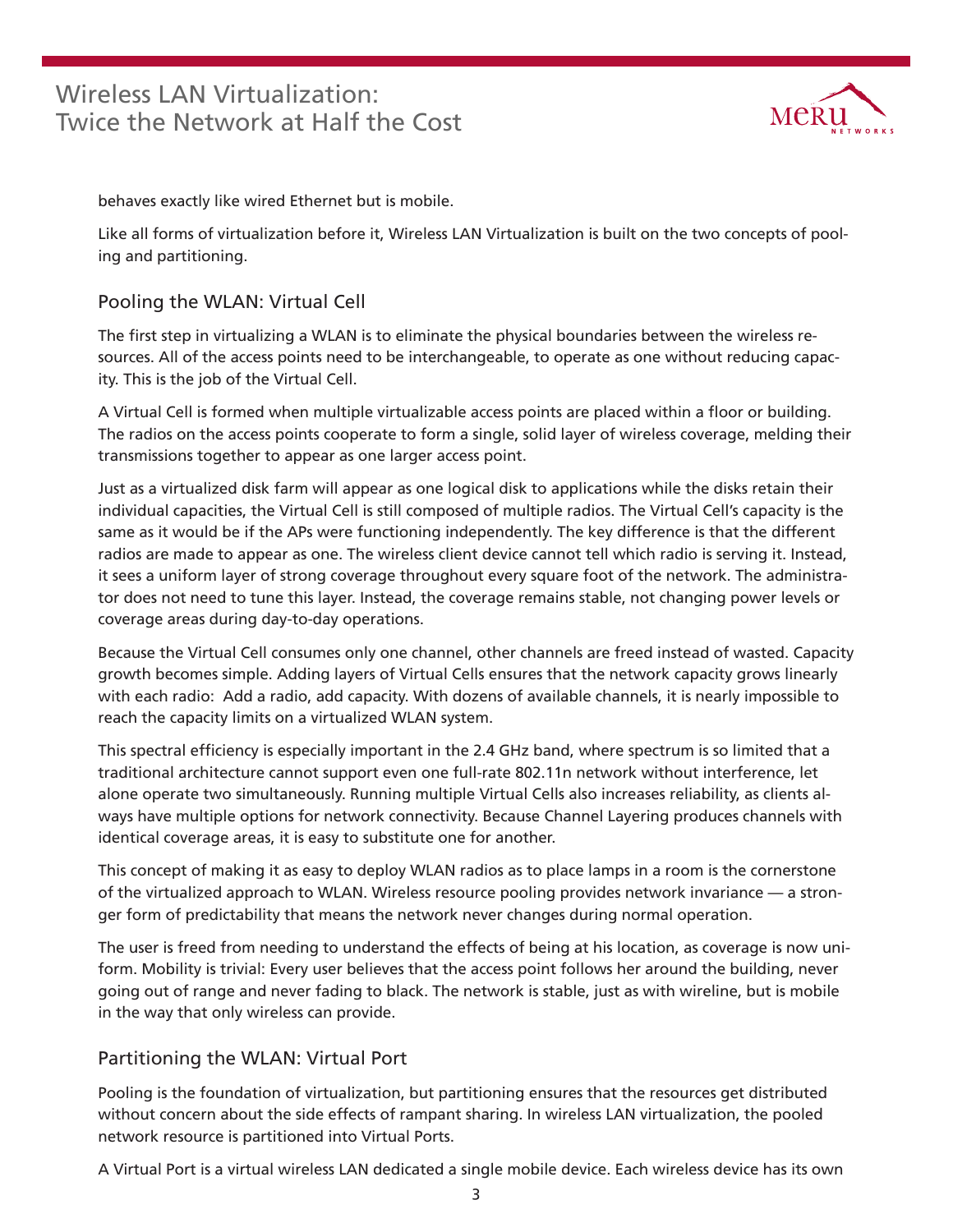

dedicated Virtual Port that follows it throughout the network. This virtual wireless LAN has only two devices connected to it: the client and the virtualized access point itself. Each Virtual Port is distinguished by having its own unique network address, not shared with any other client. All traffic to and from a client passes through its private Virtual Port. The Virtual Port acts as a tight, virtual resource bound that entirely contains the wireless traffic of the client, just as virtual machines contain compute processes on a server. Virtual Ports operate within the Virtual Cell, partitioning the pooled RF resources and ensuring that one client's over-the-air behavior cannot affect the rest of the network.

Virtual Ports are the wireless equivalent of the wired switch port. Just as a switch ensures that the behavior of one device connected to a switch port does not affect others on the same physical Ethernet network, the Virtual Port protects devices on the same physical wireless network from each other. Because each client is connected to its own virtual Port, the behavior of one single device cannot impact the network.

The Virtual Port is:

- private: the client does not share it with any other device.
- predictable: the same Virtual Port travels with the client throughout the network, providing the same elements of service and the same view of the network regardless of where the client is.
- controllable: by introducing per-device granularity into wireless networks for the first time, the administrator gains tremendous insight into the behavior of each client.

Partitioning the WLAN into Virtual Ports does not require the client's cooperation. If the client exceeds its resource bounds, it can be stopped unilaterally, even for upstream traffic that has not even passed into the network yet. This flow control is simply not possible on non-virtualized WLANs.

Most important, Virtual Ports do not require the administrator's attention. Just as a wired switch provides the port isolation inherent in switching by default, without requiring the administrator to monitor or analyze each port, the virtualized WLAN provides Virtual Ports by default, without requiring the administrator to think about their presence. The administrative overhead is reduced when Virtual Ports are provided. Later, if the administrator wants to apply distinct policies, the granularity of the Virtual Port allows for fine-grained administrative policies on a per-device basis that cannot be provided on nonvirtualized networks.

Wireless resource partitioning provides per-device invariance, with a unique virtual WLAN for each device. Privacy and per-user controls are maintained without regard to the nature of the underlying device. No special client software or driver version is needed. Resource bounding is employed to provide the IT organization with predictability in network behavior that drives down operating expenses, freeing scarce IT resources and time for other, more important projects than actively babysitting wireless networks.

## **Summary**

Wireless LAN Virtualization is available today with the concepts of resource pooling through Virtual Cells and per-device network partitioning through Virtual Ports. Together, they enable a dramatic departure from the unpredictability of costs and resource drains that non-virtualized wireless networks force upon IT organizations.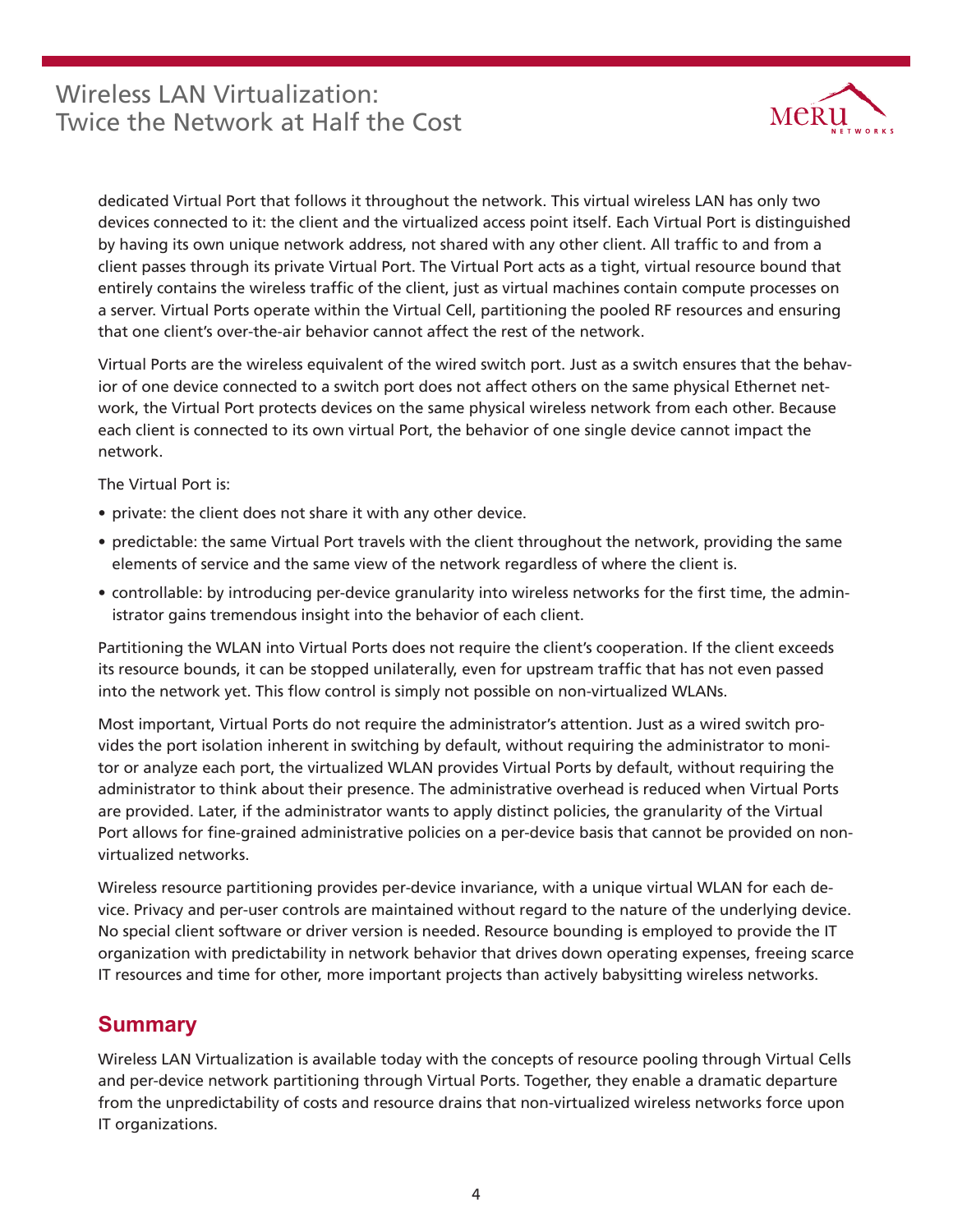

By removing the physical boundaries between resources and allowing for network invariance to become the core part of the experience of wireless LANs, Wireless LAN Virtualization drives down both initial deployment costs and ongoing operating expenses. WLAN Virtualization pushes wireless networking to exceed the expectations of wired networking, giving a stable wire-like experience while unlocking the power of collaboration through mobility that wireless networking provides.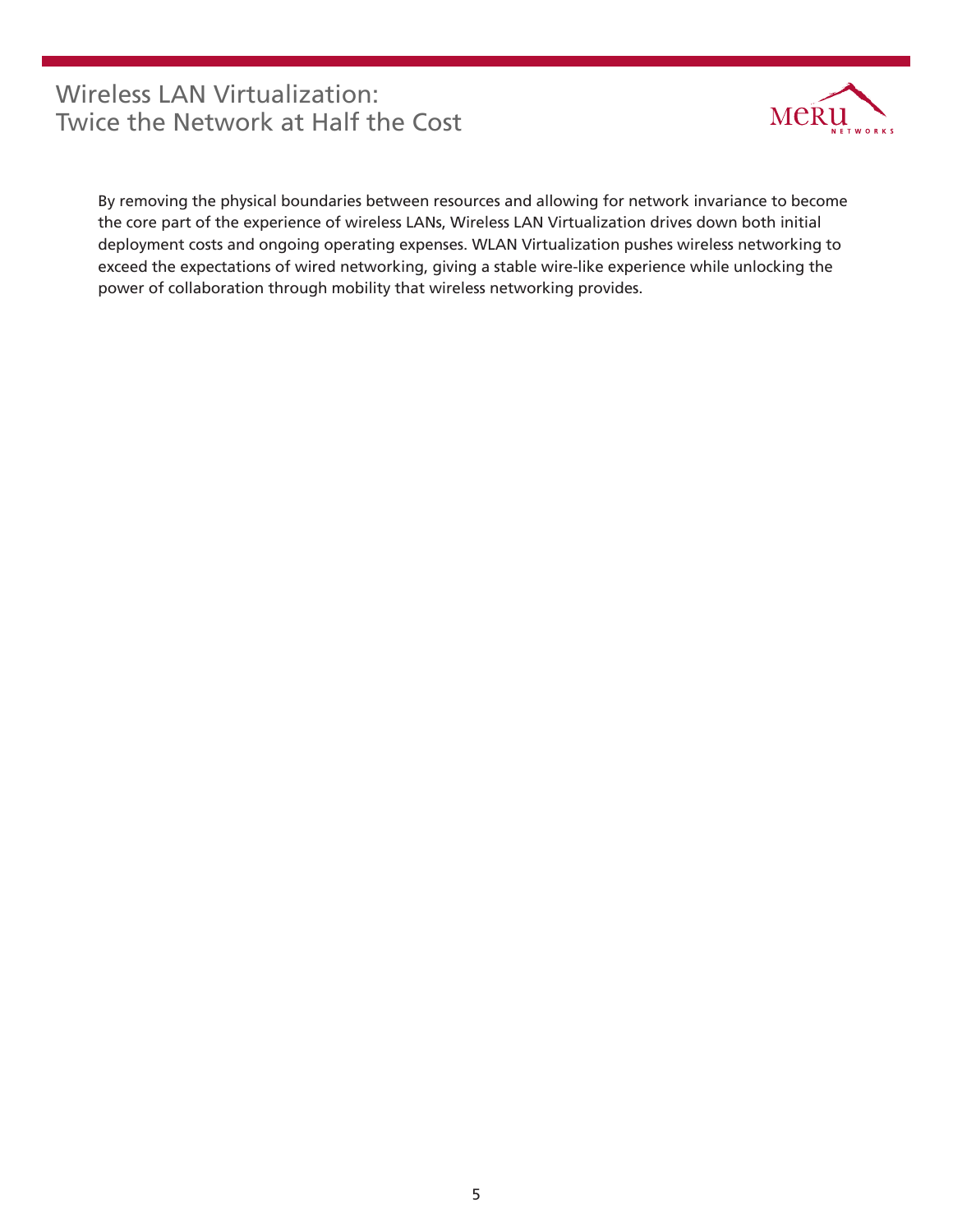

## **Glossary**

#### **Air Traffic Control**

Meru technology that exercises a high degree of control over all transmissions within a wireless network. Unlike superficially similar technologies from other vendors, Air Traffic Control coordinates uplink and downlink transmissions on a single 802.11 channel in such a manner that the effects of co-channel and adjacent channel interference are eliminated and all access points on a network can share a single radio channel. It also load balances traffic across channels when using Channel Layering, ensuring optimum use of resources.

#### **BSSID (Basic Service Set Identifier)**

A 48-bit Ethernet MAC address used to identify an 802.11 wireless service. In a Virtual Cell, all samechannel APs may appear to have the same BSSID, thus virtualizing the network from the client's perspective. When Virtual Ports are used, each client sees a different BSSID, appearing to get its own private AP.

#### **Channel Bonding**

The combination of two non-overlapping 20 MHz. channels into a single 40 MHz. channel, doubling the amount of data that can be transmitted in a given time but halving the number of available channels. It is a key innovation in the 802.11n standard, necessary to achieve the highest 300 Mbps data rate..

#### **Channel Layering**

Wireless LAN architecture in which several Virtual Cells are located in the same physical space but on nonoverlapping channels, multiplying the available capacity. This additional capacity can be used for redundancy or to support higher data rates or user density. It can be enabled through multiple radios on one AP or by using multiple APs placed close together, so the total capacity is limited only be the number of non-overlapping channels available.

#### **Co-channel Interference**

Radio interference that occurs when two transmitters use the same frequency without being closely synchronized. Legacy wireless systems cannot achieve this kind of synchronization, so access points or cell towers that transmit on one channel must be spaced far apart. The result is coverage gaps that must be filled in with radios tuned to another channel, resulting in an inefficient and complex microcell architecture. Air Traffic Control technology avoids co-channel interference, enabling adjacent APs to use the same channel.

#### **Fourth Generation**

Term coined by analyst firm Gartner to describe a wireless LAN system in which the controller governs handoffs, such as one utilizing Virtual Cells. Gartner contrasts this with third generation (micro-cell architec-

ture) systems, in which the controller is only responsible for managing access points and clients must decide for themselves when to initiate a handoff. Second generation systems rely on standalone APs and lack a controller altogether, whereas the first generation used proprietary, non-802.11 systems.

#### **Handoff**

The transfer of a wireless client device's network connection from one access point to another as the client moves through a network. In legacy microcell networks, Wi-Fi clients themselves control the timing and manner of handoff, meaning that the quality of the link and the overall network performance is dependent on each client's implementation of 802.11 roaming algorithms. In Virtual Cell and Virtual Port networks, the network itself governs handoffs as clients remain connected to a single virtual AP.

#### **Microcell**

Wireless architecture which extends coverage by laying out a complex mosaic of small wireless cells, each tied to a particular AP. Adjacent APs must be tuned to different, non-overlapping channels to mitigate co-channel interference. This requires complex channel planning both before the network is built and whenever a change is made, and uses spectrum so inefficiently that some co-channel interference still occurs, especially at 2,4 GHz. Microcell architectures were common in 2G cell phone systems. They are not used in 3G cellular networks or in wireless LAN systems that use Air Traffic Control, as these allow all access points to share a single channel.

#### **Overlay Network**

A dedicated network of radio sensors that are similar to access points but do not serve clients, scanning the airwaves full time for security or management issues. Overlay networks lack the flexibility of AP-based scanning, as radios cannot be redeployed between scanning and client access. They also lack deep integration with the main wireless network, necessary for real-time management and intrusion prevention.

#### **Partitioning**

Virtualization technique in which a single resource or a set of pooled resources is divided up into virtual resources, each dedicated to a particular application or user. Examples include the virtual machines in server virtualization, virtual disk drives in SANs and Virtual Ports in Wireless LAN Virtualization. The main advantages of partitioning are control and isolation: Each application or user can be given exactly the resources needed, protecting users from each other and ensuring that none consumes more than its allocated share of resources. In a wireless context, it makes a wireless LAN behave more